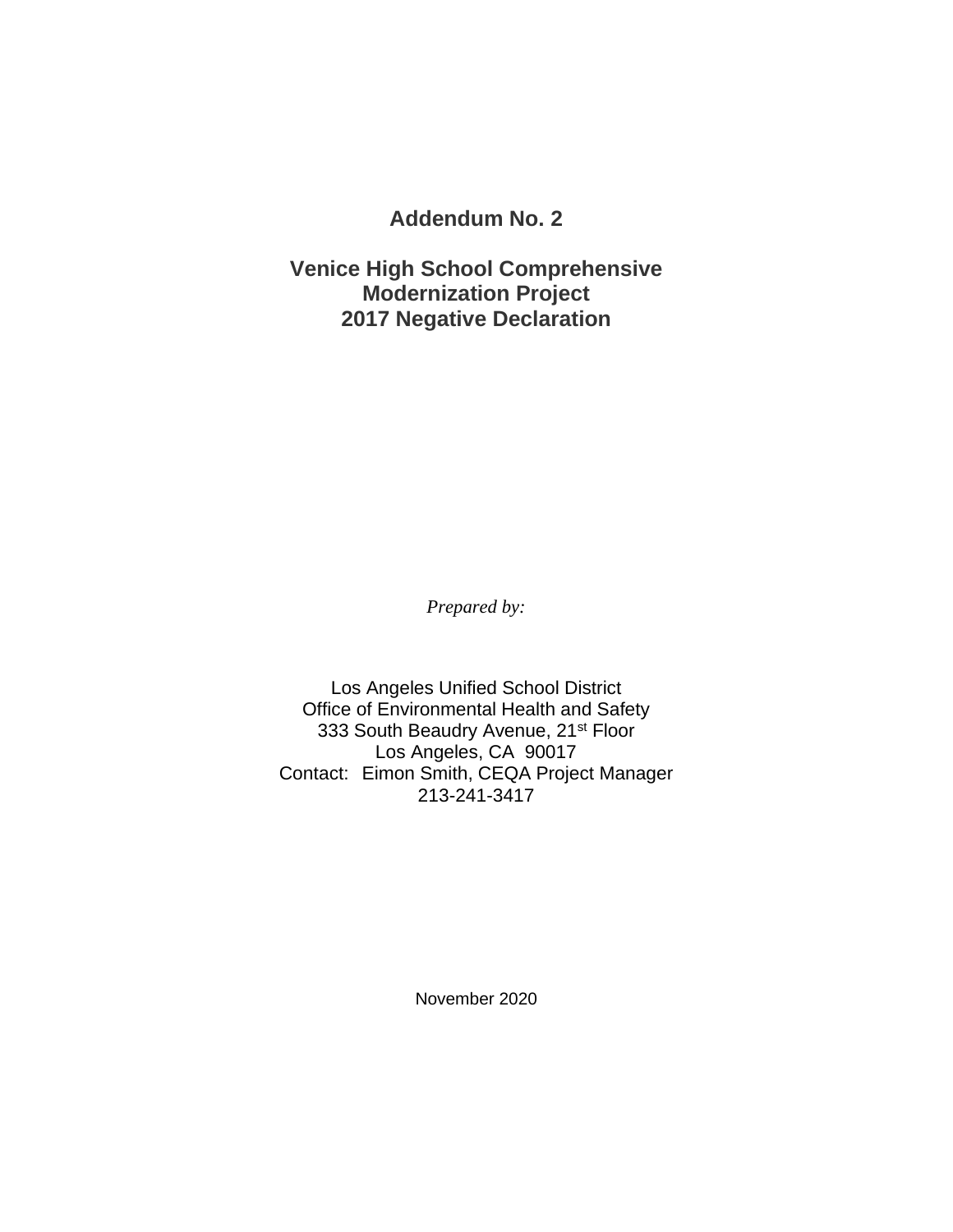## **Table of Contents**

#### **Appendix**

Appendix A Demolition Notices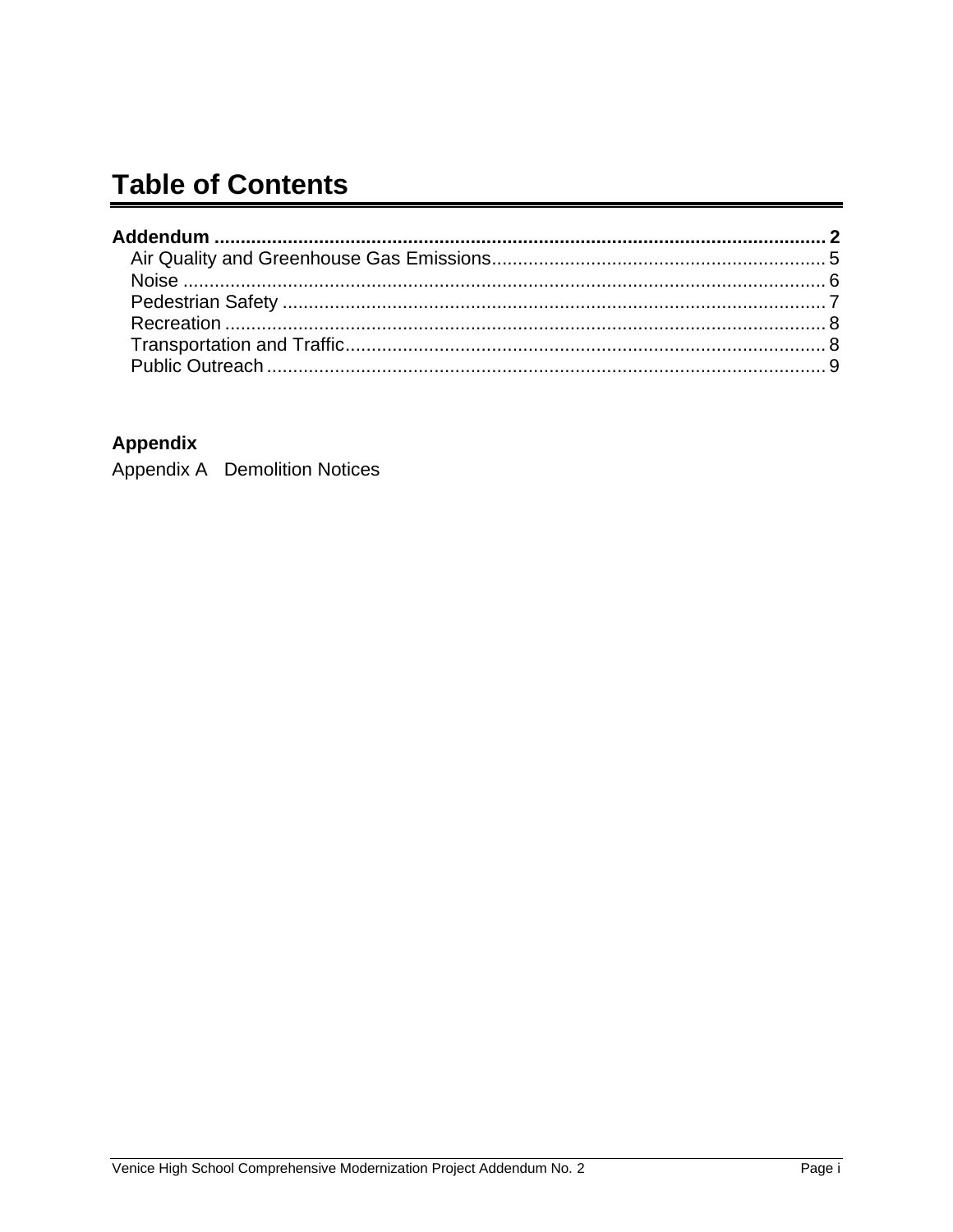# **ADDENDUM**

#### **1. Project Title**

Venice High School Comprehensive Modernization Project

#### **2. California Environmental Quality Act Lead Agency Name and Address**

Los Angeles Unified School District Office of Environmental Health and Safety 333 South Beaudry Avenue, 21<sup>st</sup> Floor Los Angeles, CA 90017

#### **3. Contact Person and Phone Number**

Eimon Smith, CEQA Project Manager 213-241-3417

#### **4. Purpose of Addendum**

This addendum to the Venice High School Comprehensive Modernization Project (Project) Negative Declaration (ND) analyzes potential environmental impacts that will result from changes to the Project description since adoption of the ND by the Los Angeles Unified School District (LAUSD) Board of Education on May 9, 2017 (Board of Education Report No. 506 -16/17).

#### Criteria for Preparation of an Addendum to the Previous ND

California Environmental Quality Act (CEQA) Guidelines, Sections 15162 and 15164, provide that an addendum to a previously adopted ND can be prepared for a project if the criteria and conditions summarized below are satisfied:

• *No Substantial Project Changes:* There are no substantial changes proposed in the project which will require major revisions of the previous ND due to the involvement of new significant environmental effects or a substantial increase in the severity of previously identified significant effects.

• *No Substantial Changes in Circumstances:* Substantial changes have not occurred with respect to the circumstances under which the project is undertaken which will require major revisions of the previous ND due to the involvement of new significant environmental effects or a substantial increase in the severity of previously identified significant effects.

• *No Substantial New Information:* There is no new information of substantial importance which was not known or could not have been known at the time of the previous ND that shows any of the following: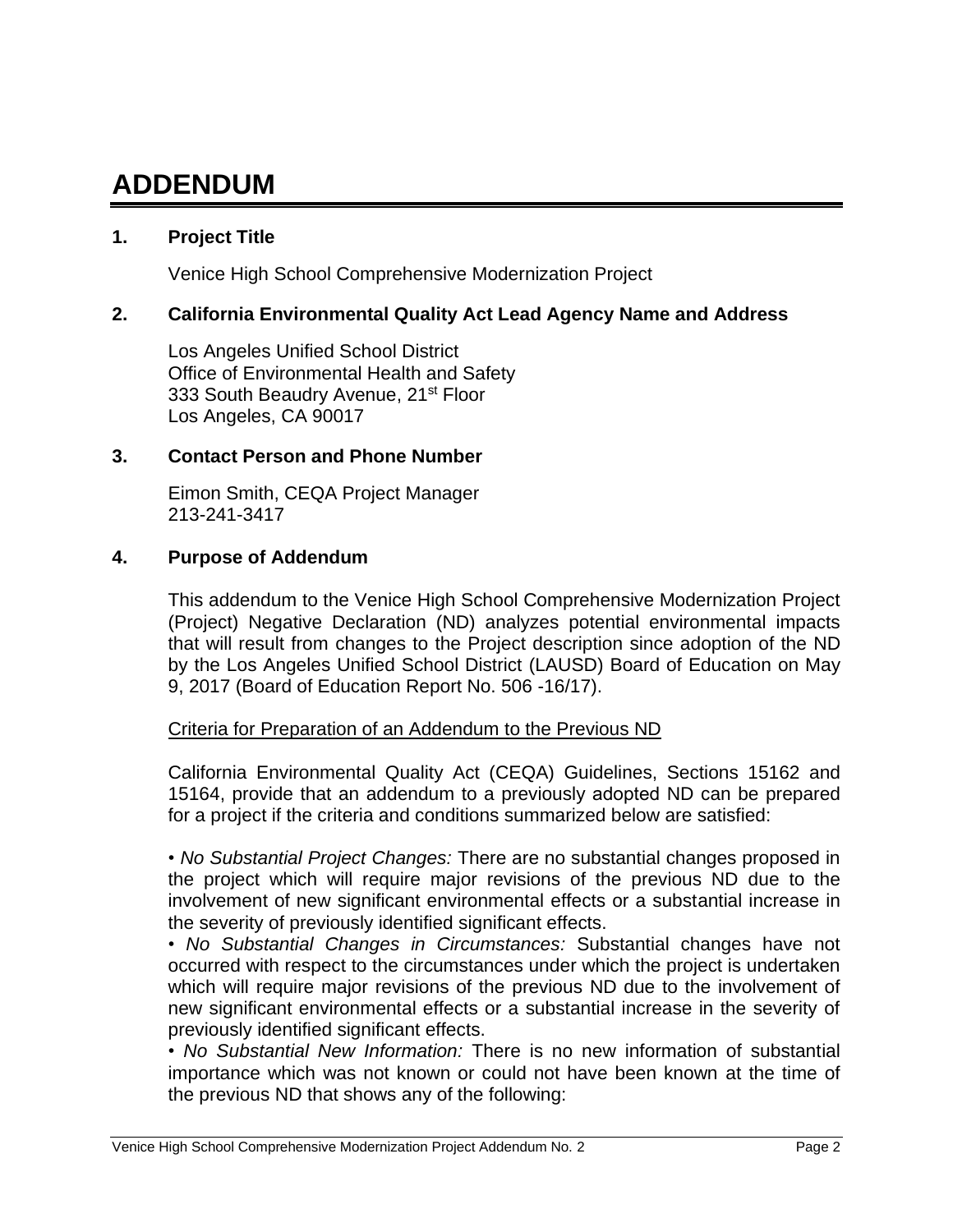(a) The project will have one or more significant effects not discussed in the previous ND;

(b) Significant effects previously examined will be substantially more severe than shown in the previous ND;

(c) Mitigation measures or alternatives previously found not to be feasible will, in fact, be feasible and will substantially reduce one or more significant effects of the project, but the project proponents decline to adopt the mitigation measure or alternatives; or

(d) Mitigation measures or alternatives which are considerably different from those analyzed in the previous ND will substantially reduce one or more significant effects on the environment, but the project proponents decline to adopt the mitigation measure or alternative.

The Project as revised, and as described in this addendum, does not create any of the conditions described in Section 15162 of the CEQA Guidelines that call for the preparation of a subsequent ND. No new significant impacts will occur, and no previously examined significant effects will be substantially more severe than shown in the ND. Thus, an addendum to the adopted ND is the appropriate environmental documentation to analyze the potential environmental impacts that will result from the refinement to the Project description.

#### **5. Project Location**

The Project location for the activities are the Venice High School (Venice HS) campus. Limited Project-related activities (as described in this Addendum) will occur on a portion of the Venice HS garden located on the northwest portion of the campus. This addendum will evaluate minor changes to the Project at this location.

Venice HS is approximately 29-acres, located at 13000 Venice Boulevard, Los Angeles, 90066, within the County of Los Angeles. While the Venice HS Comprehensive Modernization Project comprises almost the entire school campus, this addendum is only concerned with a portion of the existing garden that is adjacent to the Classroom Buildings "A" and Building "B". Venice HS is located within the Venice Community Plan area, one of the 35 community planning areas that makes up the Land Use Element for the City of Los Angeles General Plan. The school campus is approximately 2.1 miles south of State Route 10, 1.7 miles west of State Route 405, 1 mile north of State Route 90, and 1.9 miles east of the Pacific Ocean.

#### **6. General Plan Designation**

Public Facilities

#### **7. Project Introduction**

The ND for the Venice HS Comprehensive Modernization Project was adopted by the Governing Board of the Los Angeles Unified School District (LAUSD) on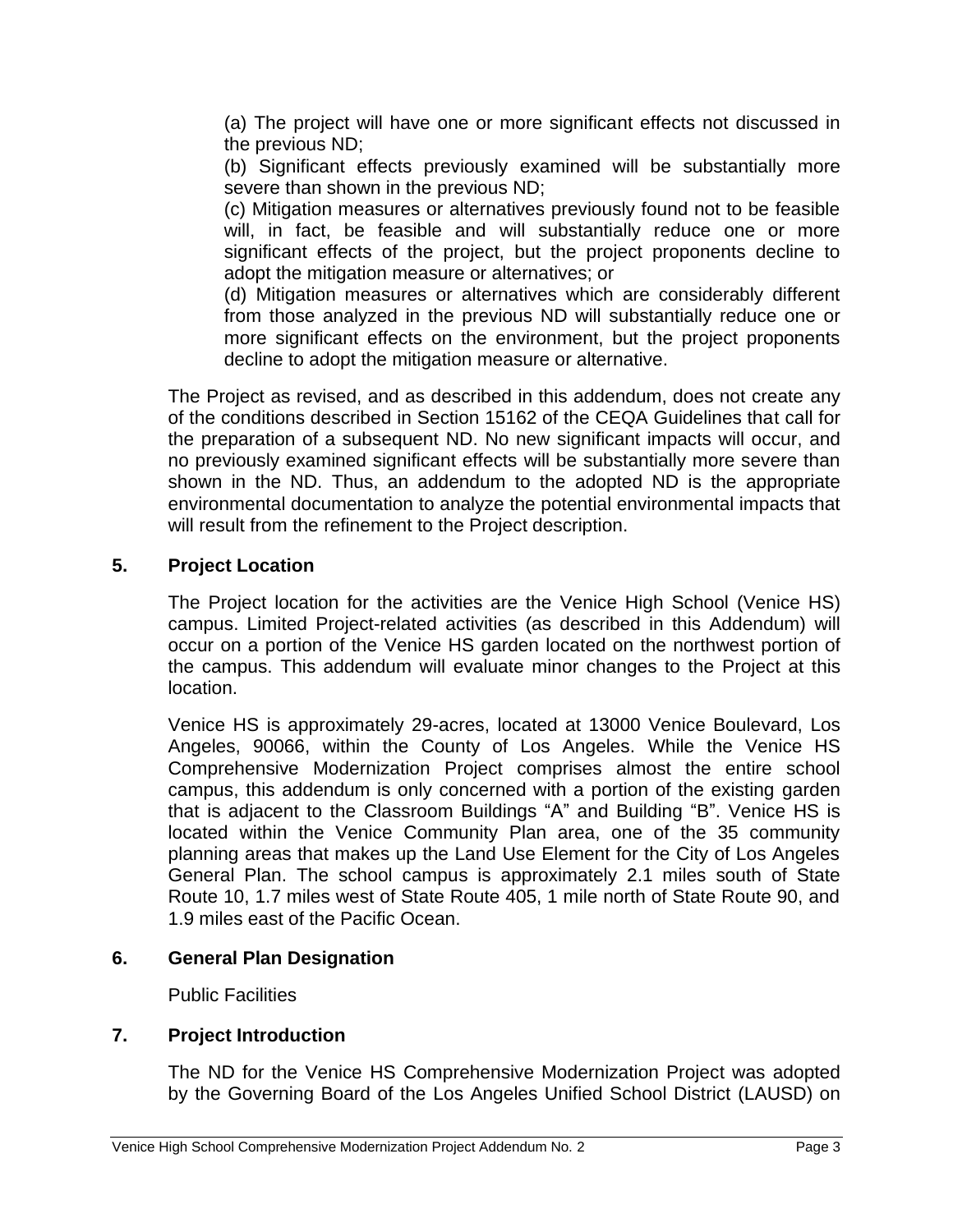May 9, 2017. Since adoption of the Project ND, it has been determined that five structures within the Venice HS garden area: a greenhouse, lath house, two storage units and storage unit M-425 will be abated and demolished. These demolition activities will be completed in approximately three months. In addition, it has been determined that the roots of up to 20 trees may be impacted by these activities; (6) six of the trees will need to be removed as part of the Project.

This addendum to the Venice High School Comprehensive Modernization Project ND has been prepared in accordance with the CEQA Guidelines Section 15063, to determine whether the Project will result in a new significant effect on the environment that was not previously identified in the 2017 ND. The LAUSD Board of Education is the lead agency for the Venice HS Comprehensive Modernization Project.

#### **8. Project Overview**

The Project analyzed in the 2017 ND contemplated implementation of the Venice HS Comprehensive Modernization Project, including the demolition and/or relocation of some of the existing structures on the Project site. Major components of the Project entail the 1) demolition of up to approximately 122,600 square feet of existing structures and portables, 2) construction of up to approximately 101,882 square feet of new buildings and structures, 3) upgrades to facilities throughout the campus, 4) improvements to comply with federal, state and local facilities requirements, and 5) interim facilities (on and off-site), as necessary and subject to all relevant codes and regulations, including CEQA, to mitigate the impact of the possible displacement of any facilities and associated functions on the Project site during construction.

The Project includes the demolition of the Competitive Gymnasium Building, Practice Gymnasium Building, Shop Buildings, Utility Building, and approximately 14 classrooms located in portable buildings. New facilities will be constructed including 30 classrooms and support spaces, a Gymnasium, new bleachers (and resurfacing of the grass field and track in the football stadium), and new bleachers and a backstop for the baseball field. Various site-wide upgrades to remove identified and prioritized barriers to program accessibility per the Americans with Disabilities Act (ADA; 42 U.S. Code Chapter 126), and to address aging and outdated sanitary sewer, water, electrical utilities and storm water facilities will also be undertaken.

Addendum #1 was completed in 2018 to evaluate the removal of two additional trees, transplant of one tree, and use of tennis courts at Mark Twain Middle School during construction of the Project.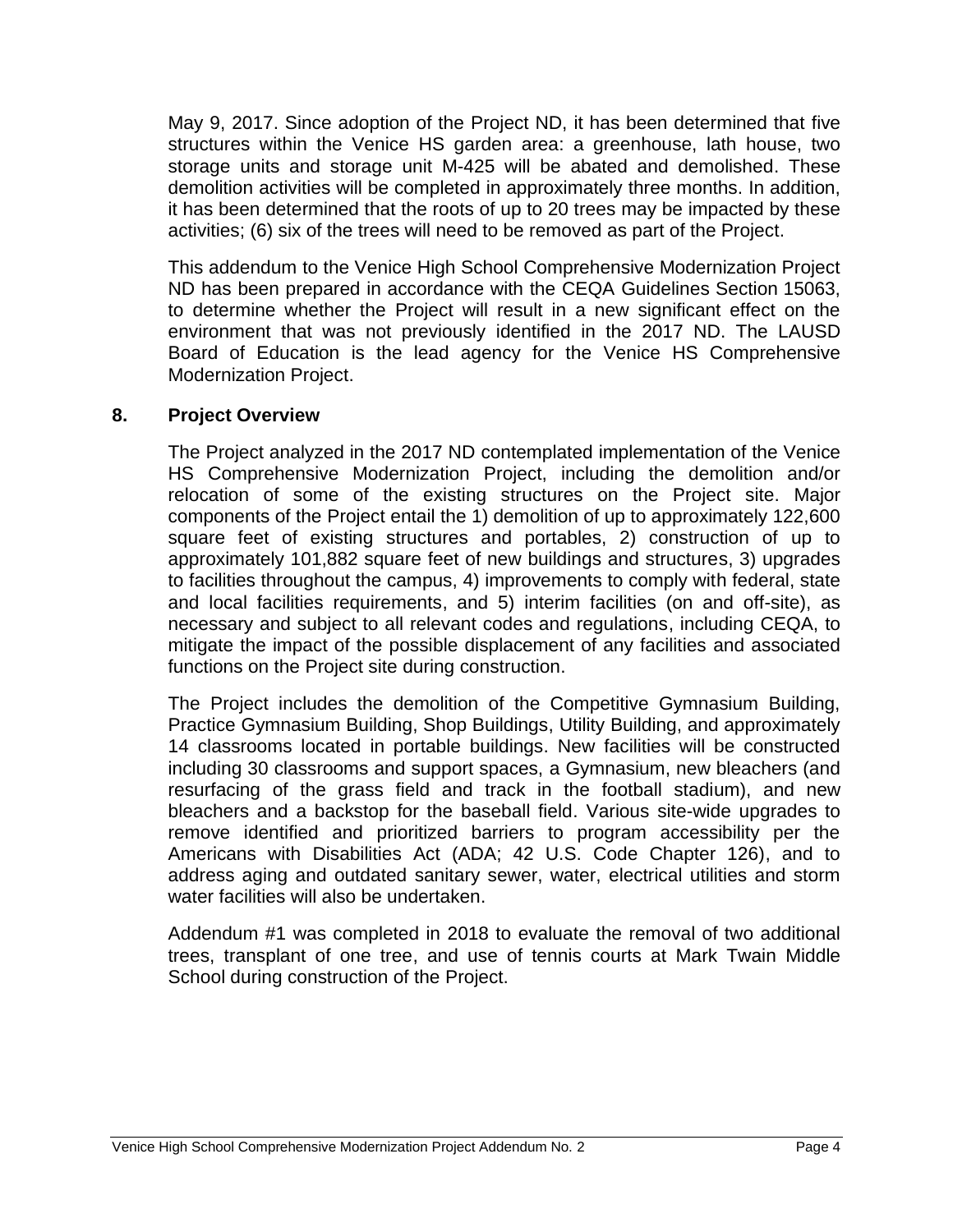#### **9. Refinement of the Project Scope**

The scope of the refined Project, was previously updated in 2018 to include creating interim recreational facilities to support Venice HS by converting six (6) existing paddle ball courts at Mark Twain MS to four (4) tennis courts and restriping to create one (1) accessible parking space. The Project was also updated to include the required removal of two (2) additional trees, one (1) California Sycamore and one (1) Silk Floss tree, and the transplant of one (1) additional Live Oak tree.

The current Project refinements consists of the demolition of five structures (four permanent and one relocatable) located within the Venice HS garden area: a greenhouse, lath house, two storage units and relocatable storage unit M-425 will be abated and demolished. Demolition of these structure will impact the roots of (6) six adjacent trees that will need to be removed as a result. An additional (14) fourteen trees will potentially be impacted by the demolition activities. All trees removed from the Project site will follow the guidelines outlined in the LAUSD OEHS Tree Trimming and Removal Procedure.<sup>1</sup>

The garden area abatement, demolition, and tree removal activities at Venice HS are consistent with the analyses and findings within the adopted 2017 ND. The ND and Addendum #1 for the Project included an assessment for the removal of 68 trees from the campus and found that the removal will not result in a significant impact. The subsequent removal of (6) six additional trees will not change the determination provided in the adopted ND or Addendum  $#1.^2$  The remaining up to (14) fourteen trees that may be impacted will be evaluated on a case by cases basis.

The refined Project will be implemented per all applicable local and State regulations, as well as all District Standards and Specifications; such as the District's Standard Conditions of Approval as outlined in the 2017 Project ND, the Tree Trimming and Removal Procedure, and all construction measures designed to limit potential impacts. The refined Project will not cause an increase in student capacity or enrollment and will not have an impact on the intensity of use of school facilities. The beneficiaries of the refined Project include students and staff at Venice HS and, subject to availability, the community at large, who may request access to the facilities and grounds of the campus pursuant to the Civic Center Act (CA Ed. Code Sections 38130 - 38139).

<sup>1</sup> LAUSD OEHS Tree Trimming and Protection Procedure. Report. 2018. Accessed October 9, 2020.

https://achieve.lausd.net/cms/lib/CA01000043/Centricity/Domain/135/LAUSD\_Tree\_Protection\_Procedure.pdf.

<sup>2</sup> Venice High School Comprehensive Modernization Project. Report. April 2018. Accessed August 2018.

https://achieve.lausd.net/cms/lib/CA01000043/Centricity/domain/135/ceqa/01\_Initial\_Study-Negative\_Declaration.pdf.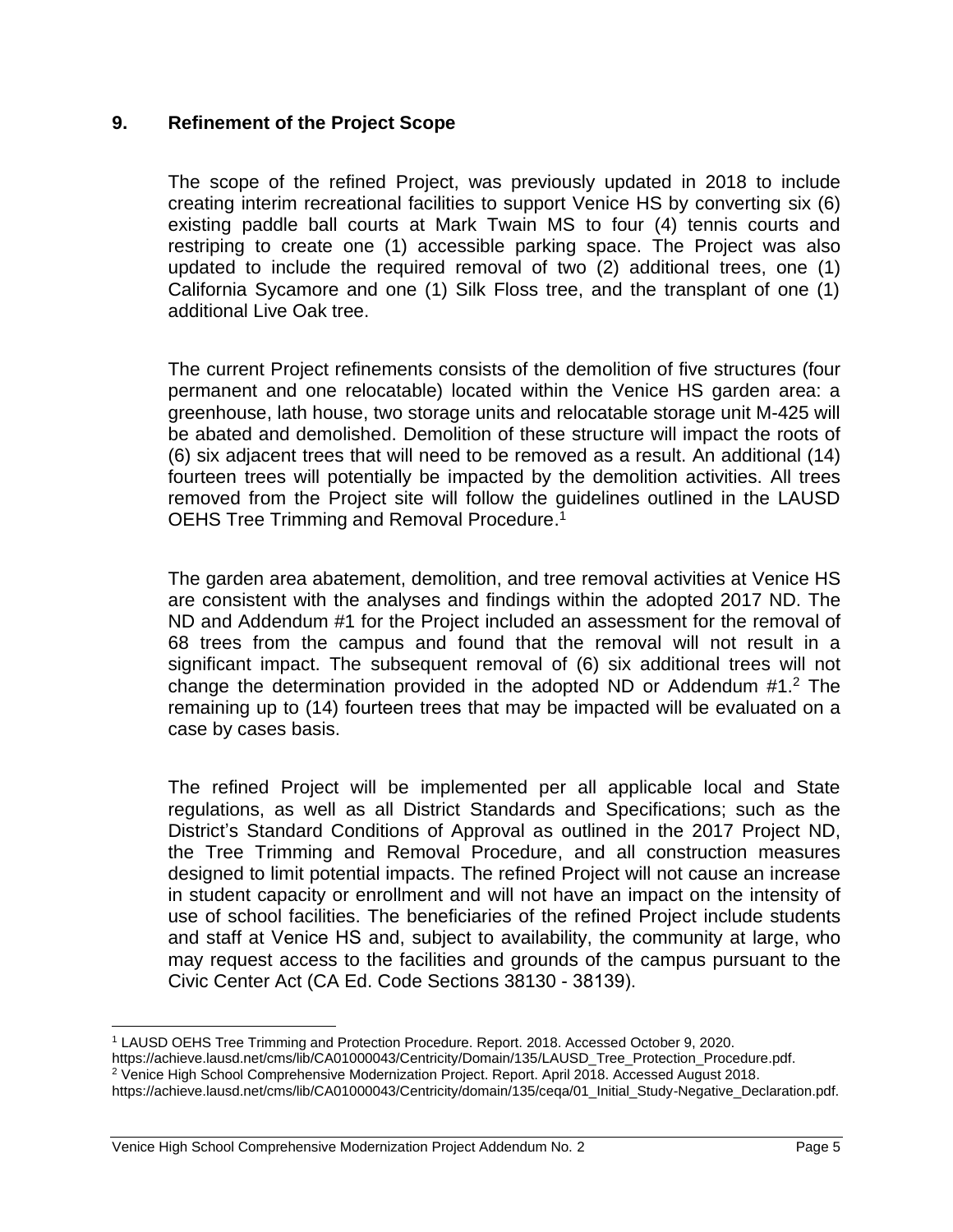#### **AIR QUALITY AND GREENHOUSE GAS EMISSIONS**

Less-than-Significant Impact. As described in the 2017 Project ND, the Project:

- Will not conflict with the Air Quality Attainment Plan (AQMP) that is regulated by the South Coast Air Quality Management District (SCAQMD);
- Will not generate emissions above SCAQMD daily significance thresholds during construction (with implementation of Rule 403) or operation of the project;
- Will not generate cumulatively considerable net increase of any criteria pollutant for which the project region is non-attainment under an applicable federal or state ambient air quality standard;
- Will not expose sensitive receptors to substantial pollutant concentrations;
- Will not create objectionable odors affecting a substantial number of people. Construction odors will be temporary in nature and are not expected to affect a substantial number of people, and operational odors will be less than significant with implementation of appropriate LAUSD maintenance and waste management practices; and
- Will not expose sensitive receptors to increased level of pollutant concentration in proximity to freeways and major roadways.

Additionally, as described in the 2017 ND, Greenhouse Gas (GHG) emissions generated by construction operation of the Project will be approximately 936 metric tons CO2e total from 2018 to 2020; however, the Project will incorporate energy efficiency features that will help to reduce Project-related GHG emissions. Implementation of refined Project scope, specifically, the additional demolition associated with the refined Project, will be a fraction of the 936 metric tons evaluated for the Project. The refinements to the Project will result in negligible impacts related to air quality and GHG emissions. When combined, the Project's GHG emissions will remain below the SCAQMD's significance threshold of 3,000 tons per year of CO<sub>2</sub>e. Consequently, the Project alone will not cause significant GHG emissions, and its GHG emissions will be less than cumulatively considerable.

The Project will include best management practices (BMPs) such as watering to control dust. Additionally, all trees removed from the Venice HS will be removed in accordance with the LAUSD OEHS Tree Trimming and Removal Procedure. The refined Project scope does not include the construction of any new buildings or structures and as such will not result in any new impacts related to air quality or GHGs. Therefore, changes to the Project since adoption of the ND will not result in any new significant environmental effects to air quality and GHGs that will require preparation of a supplemental ND.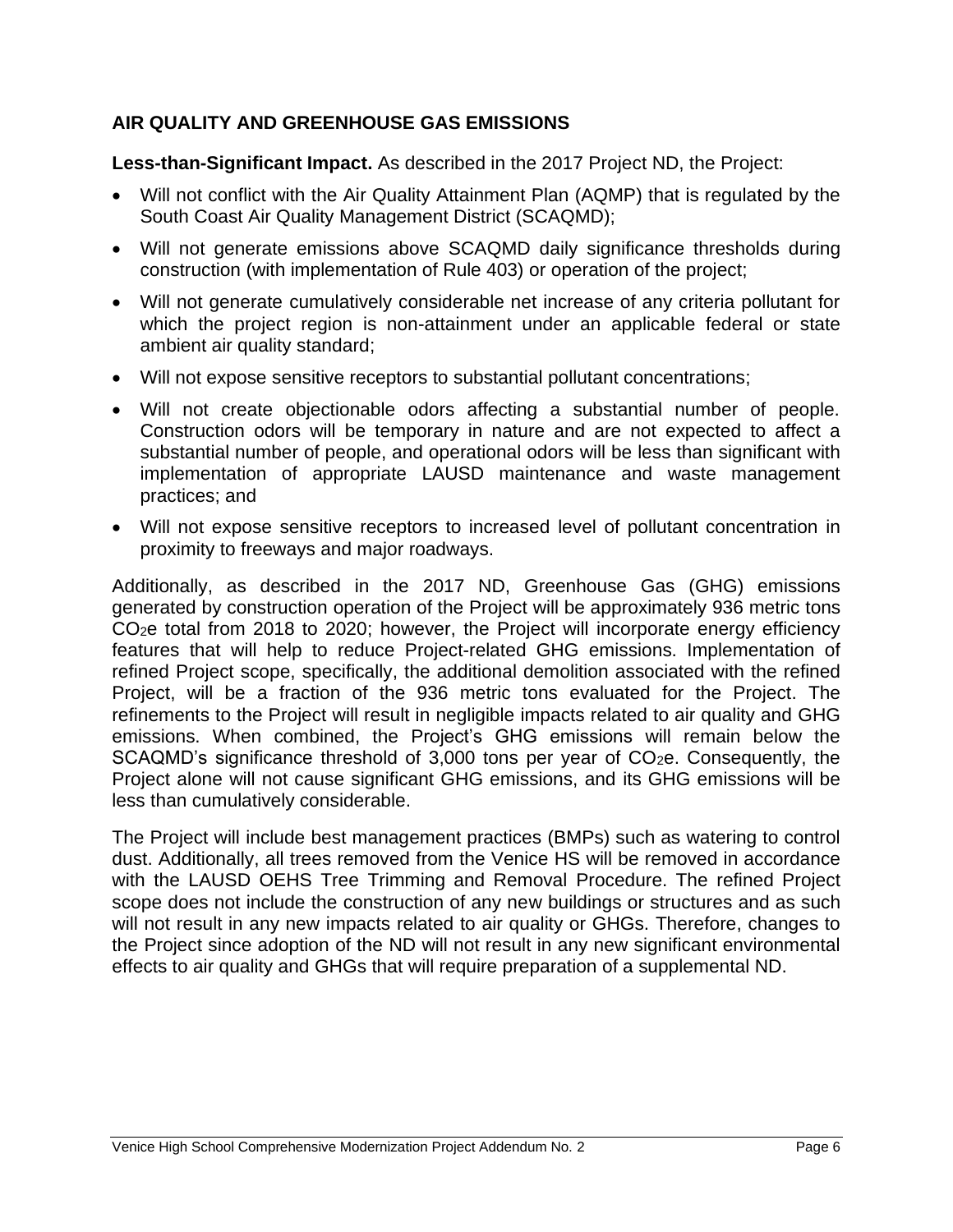#### **BIOLOGICAL RESOURCES**

**Less-than-Significant Impact.** As described in the 2017 Project ND, the Project:

- Will not have a substantial adverse effect, either directly or through habitat modifications, on any species identified as a candidate, sensitive, or special-status species in local or regional plans, policies, or regulations, or by the California Department of Fish and Game or U.S. Fish and Wildlife Service;
- Will not have a substantial adverse effect on any riparian habitat or other sensitive natural community identified in local or regional plans, policies, regulations or by the California Department of Fish and Game or US Fish and Wildlife Service;
- Will not have a substantial adverse effect on federally protected wetlands as defined by § 404 of the Clean Water Act (including, but not limited to, marsh, vernal pool, coastal, etc.) through direct removal, filling, hydrological interruption, or other means;
- Will not interfere substantially with the movement of any native resident or migratory fish or wildlife species or with established native resident or migratory wildlife corridors, or impede the use of native wildlife nursery sites;
- Will not conflict with any local policies or ordinances protecting biological resources, such as a tree preservation policy or ordinance; and
- Will not conflict with the provisions of an adopted Habitat Conservation Plan, Natural Community Conservation Plan, or other approved local, regional, or state habitat conservation plan.

Additionally, as described in the 2017 ND, the site is landscaped and developed and is surround by residential and commercial land uses which are land cover types that do not contain listed or sensitive plant or wildlife species. Three species of native trees, one California bay tree (Umbellularia californica), one coast live oak (Quercus agrifolia) and California sycamores (Platanus racemosa), are located on the campus. As previously noted, tree removal activities will comply with the District's Tree Trimming and Removal Procedure which requires the completion of nesting bird surveys (during nesting season and the replacement of protected trees at a 4:1 ratio. Thus, the refined work scope will not result in any new biological resources impacts, and will not result in a substantial increase in the severity of the environmental impacts evaluated in the ND. Therefore, changes to the Project since adoption of the ND will not result in any new significant environmental effects to biological resources that will require preparation of a supplemental ND.

#### **NOISE**

**Less-than-Significant Impact.** As described in the 2017 Project ND, the Project:

• Will not expose persons to or generate noise levels in excess of standards established in the local general plan or noise ordinance, or applicable standards of other agencies;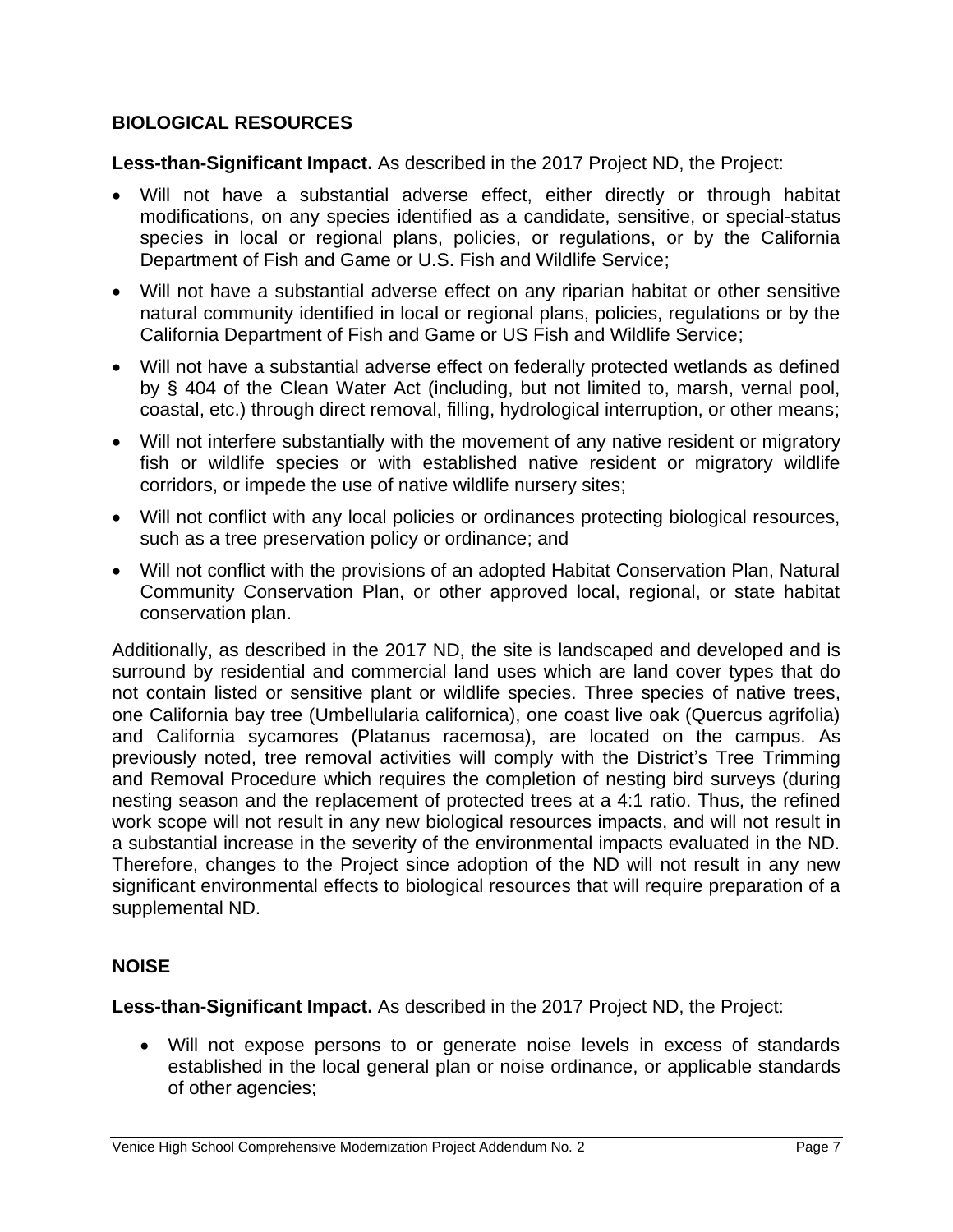- Will not expose persons to or generate excessive ground-borne vibration or ground-borne noise levels;
- Will not cause a substantial or permanent increase in ambient noise levels in the project vicinity above levels existing without the project;
- Will not cause a substantial temporary or periodic increase in ambient noise levels in the project vicinity above levels existing without the project; and
- Is not located within an airport land use plan or within two miles of a public airport or public use airport. Will not expose people residing or working in the project area to excessive noise levels.

LAUSD will require its construction contractors to implement LAUSD noise-related BMPs to mitigate construction noise to a less than significant level. This will include the following practices:

- Ensure that all equipment is properly muffled.
- Place noise sources away from residences as feasible.
- Conduct construction activities in compliance with local noise ordinances.
- Provide advanced notice of the start of construction to all noise-sensitive receptors, businesses, and residences adjacent to the Project site.
- Designate a contact person and provide facilitation in the event that noise levels become disruptive to local residents.
- Locate all portable equipment and storing and maintain other equipment as far as possible from adjacent residents and noise-sensitive receptors.

The 2017 ND determined that both construction and operation of the Project will not involve any activities with the potential to cause substantial temporary or periodic increase in ambient noise levels in the Project vicinity above existing noise levels without the Project (with the implementation of standard conditions).

Refinements to the Project, including the garden area abatement, demolition, and tree removal activities, will not result in additional impacts related to noise. The revised Project will not make changes to the noise volumes that were previously studied in the adopted ND. Thus, the refined work scope will not result in any new noise related impacts, and will not result in a substantial increase in the severity of the environmental impacts evaluated in the ND. Therefore, the refined Project scope since adoption of the ND will not result in any new significant environmental effects related to noise that will require preparation of a supplemental ND.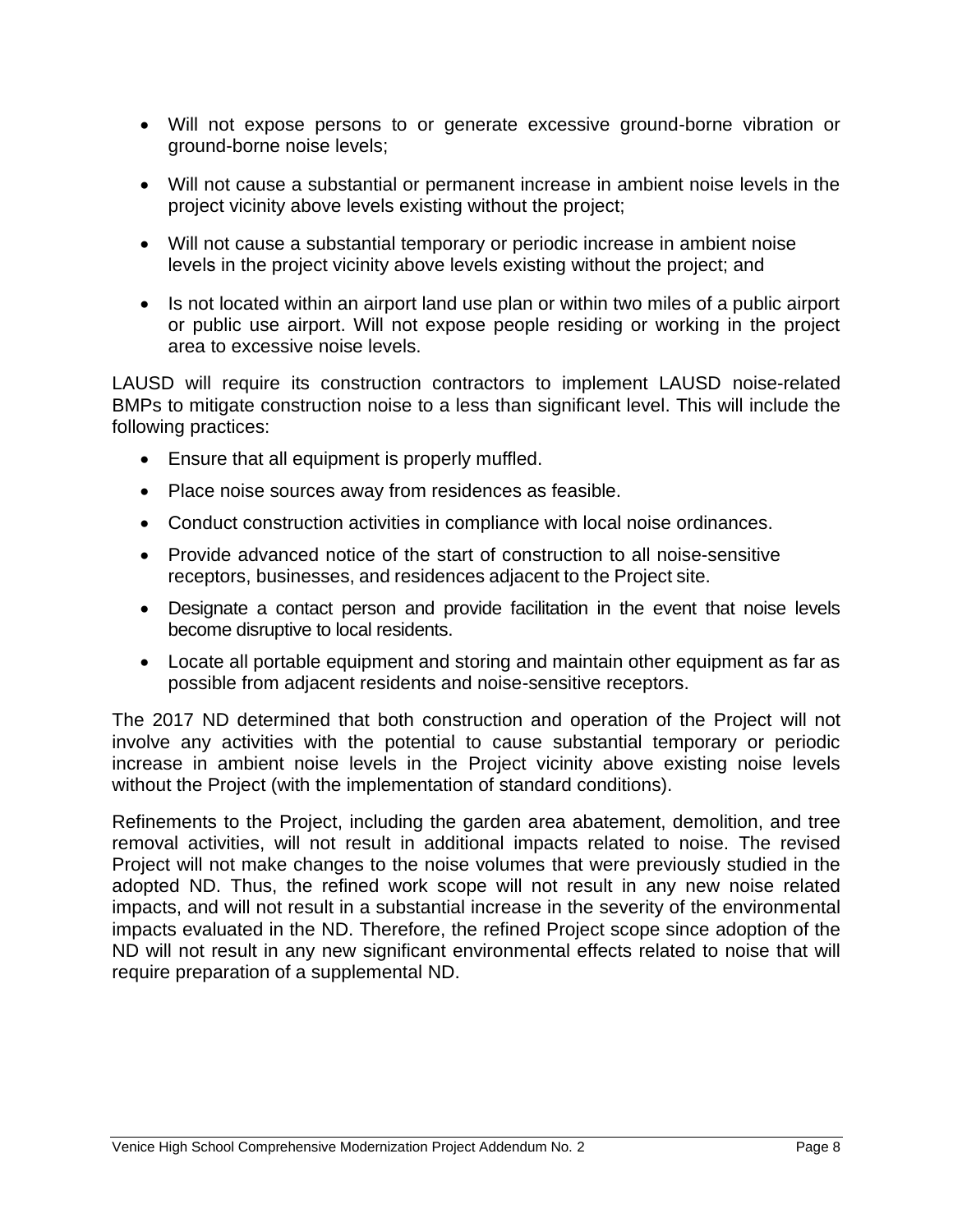#### **PEDESTRIAN SAFETY**

Less-than-Significant Impact. As described in the 2017 Project ND, the Project:

- Will not substantially increase vehicular and/or pedestrian safety hazards due to a design feature or incompatible use;
- Will not create unsafe routes to schools for students walking from local neighborhoods; and
- Will be located on an existing campus and will not become closer to a major arterial roadway or freeway that may pose a safety hazard.

Implementation of the refined Project will create negligible pedestrian impacts as existing pedestrian access and safety measures are already in use at the campus. The garden area abatement, demolition, and tree removal activities at Venice HS also will not increase enrollment or pedestrian traffic around the campus. As a result, the refined Project scope will not result in any new impacts related to pedestrian safety, and will not result in an increase in the severity of the environmental impacts evaluated in the ND. Therefore, the implementation of the refined Project since adoption of the ND will not result in any new significant environmental effects related to pedestrian safety that will require preparation of a supplemental ND.

#### **TRANSPORTATION AND TRAFFIC**

**Less-than-Significant Impact.** As described in the 2017 Project ND, the Project:

- Will not conflict with applicable plan, ordinance, or policy establishing measures of effectiveness for the performance of the circulation system;
- Will not conflict with an applicable congestion management program or exceed a level of service standard established by the County Congestion Management Agency for designated roads or highways;
- Will not result in a change in air traffic patterns, including either an increase in traffic levels or a change in location that results in substantial safety risks. Venice HS was constructed before January 1<sup>st</sup>, 1966, before the application of Education Code Section 17215. Additionally, the Project site is not located in the airport influence area for the Santa Monica Municipal Airport which is scheduled to close in 2028;
- Will not substantially increase hazards due to a design feature or incompatible use;
- Will not result in inadequate emergency access;
- Will not conflict with adopted policies, plans, or programs regarding public transit, bicycle, or pedestrian facilities, or otherwise decrease the performance or safety of such facilities.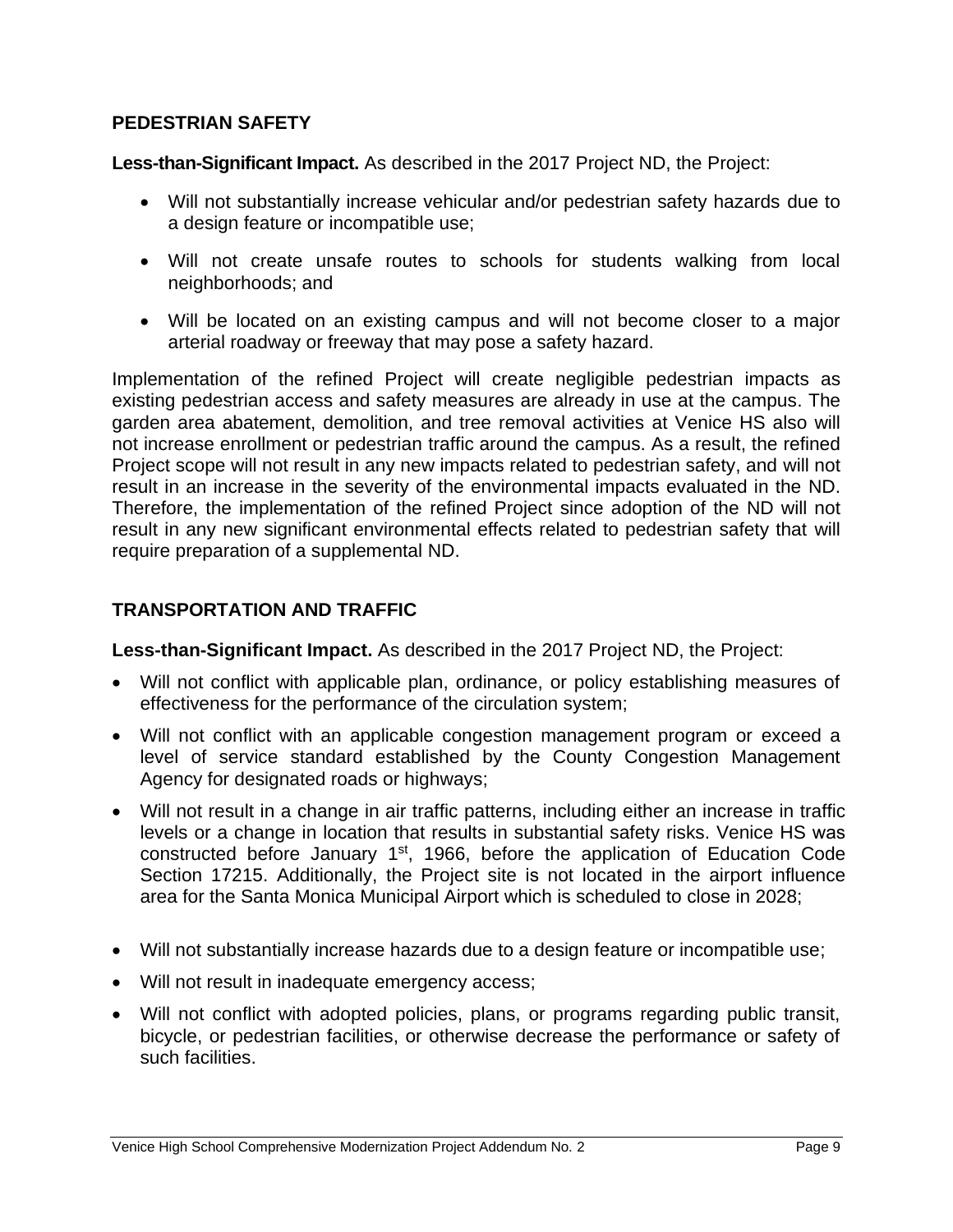As outlined in the 2017 Project ND, the Los Angeles County Congestion Management Program (CMP) requires evaluation of all CMP arterial monitoring intersections where the Project adds 50 or more new peak hour trips. The Project will not add 50 or more new peak hour trips, therefore, will not require an evaluation of all CMP arterial monitoring intersections.

Implementation of the refined Project may temporarily add a limited number of construction vehicles to the campus but will not result in impacts to transportation and traffic. The Project will not increase enrollment at Venice HS and will not increase local population. Therefore, the Project is not expected to result in a significant number of additional vehicle trips. As such, the changes to the Project will not result in any new traffic or transportation related impacts and will not result in a substantial increase in the severity of the environmental impacts evaluated in the ND. Therefore, changes to the Project since adoption of the ND will not result in any new significant environmental effects to traffic or transportation that will require preparation of a supplemental ND.

#### **PUBLIC OUTREACH**

This section discusses the public outreach efforts that have been made regarding implementation of the garden area abatement, demolition, and tree removal activities at Lincoln HS. Up to the publishing of this addendum, one round of demolition notices, have been distributed in the local neighborhoods, in both English and Spanish (Appendix A). A copy of the notice (in both English and Spanish) was also posted on the Venice HS webpage.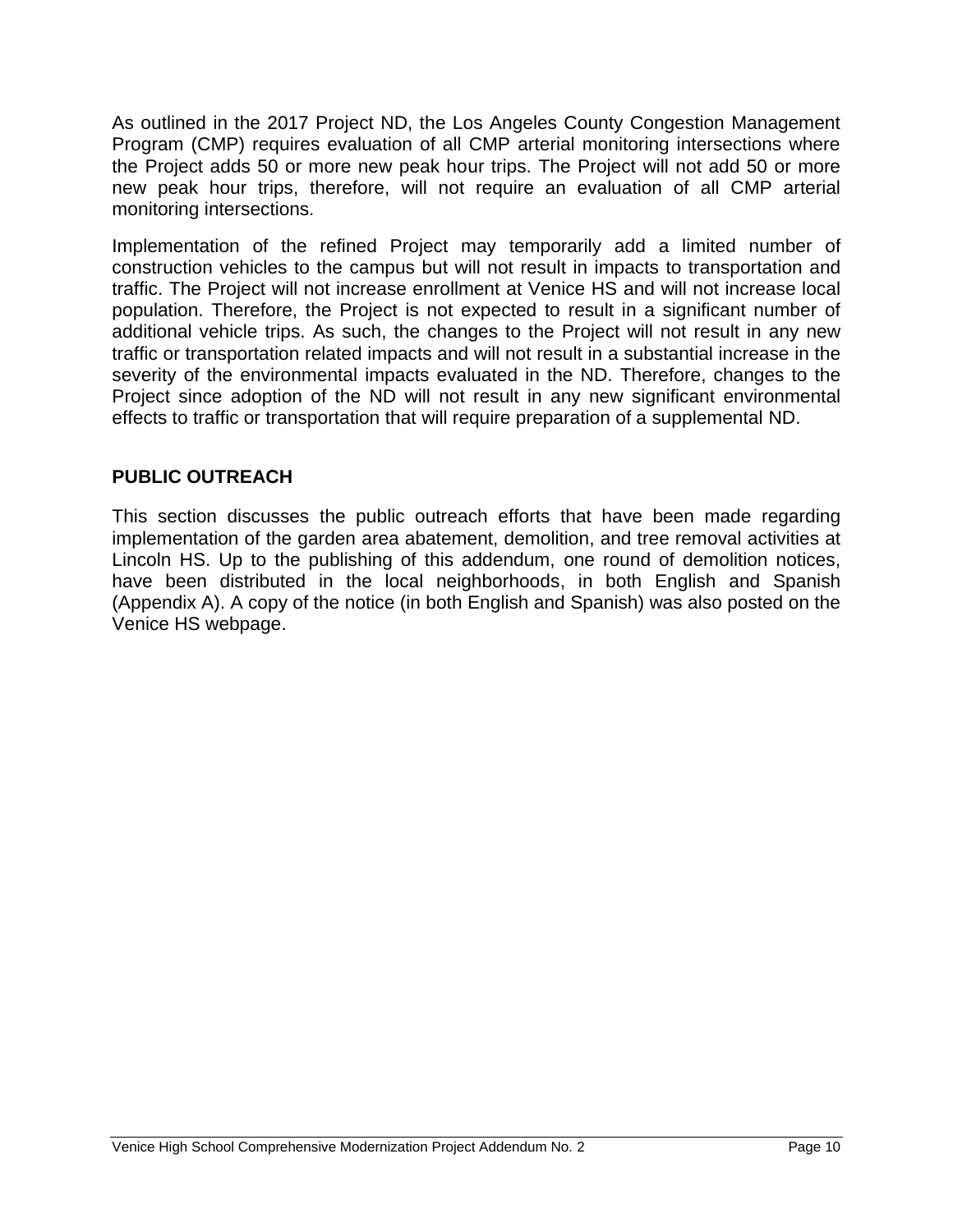## **APPENDIX**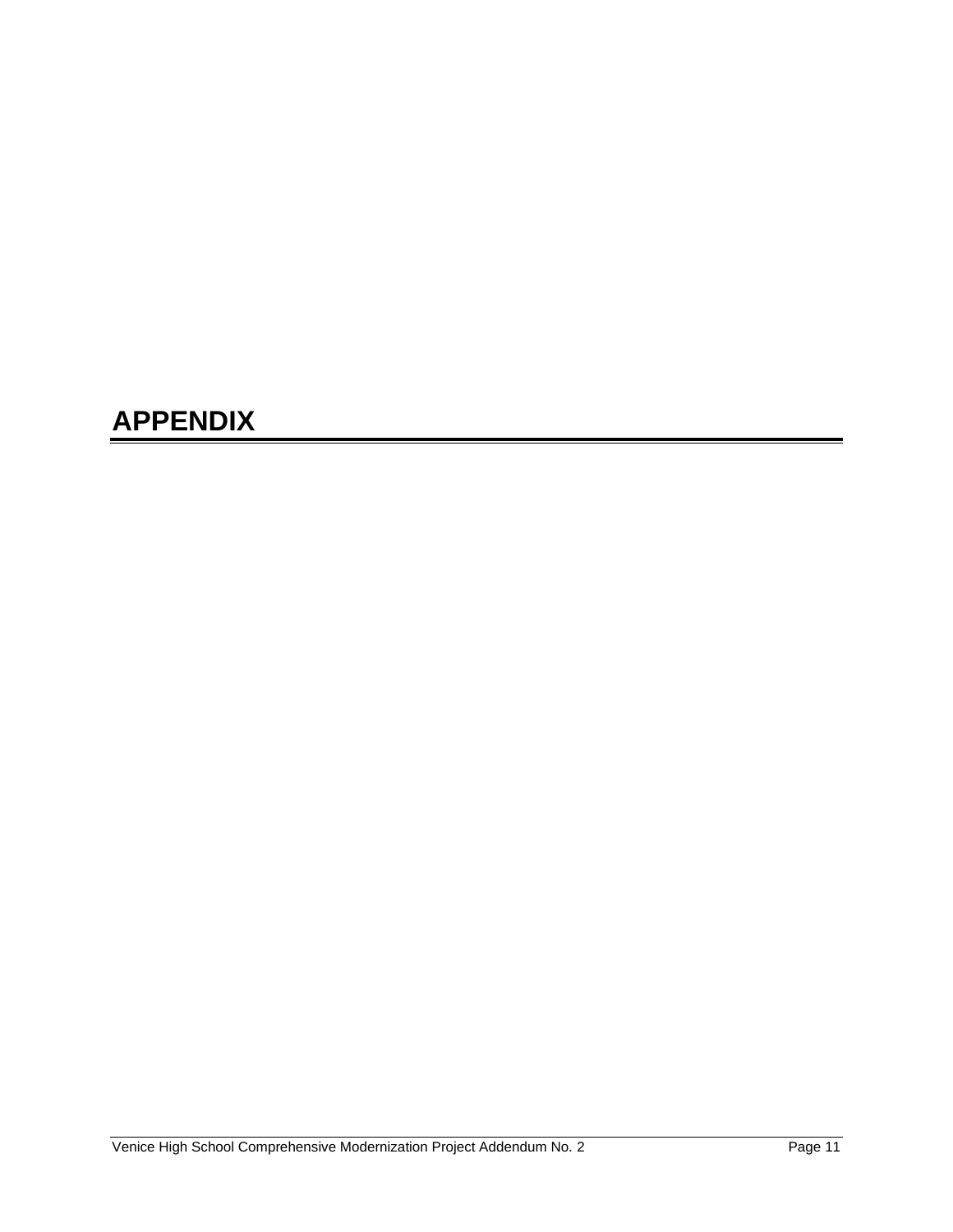**Figure 1 - Demolition Notice, English**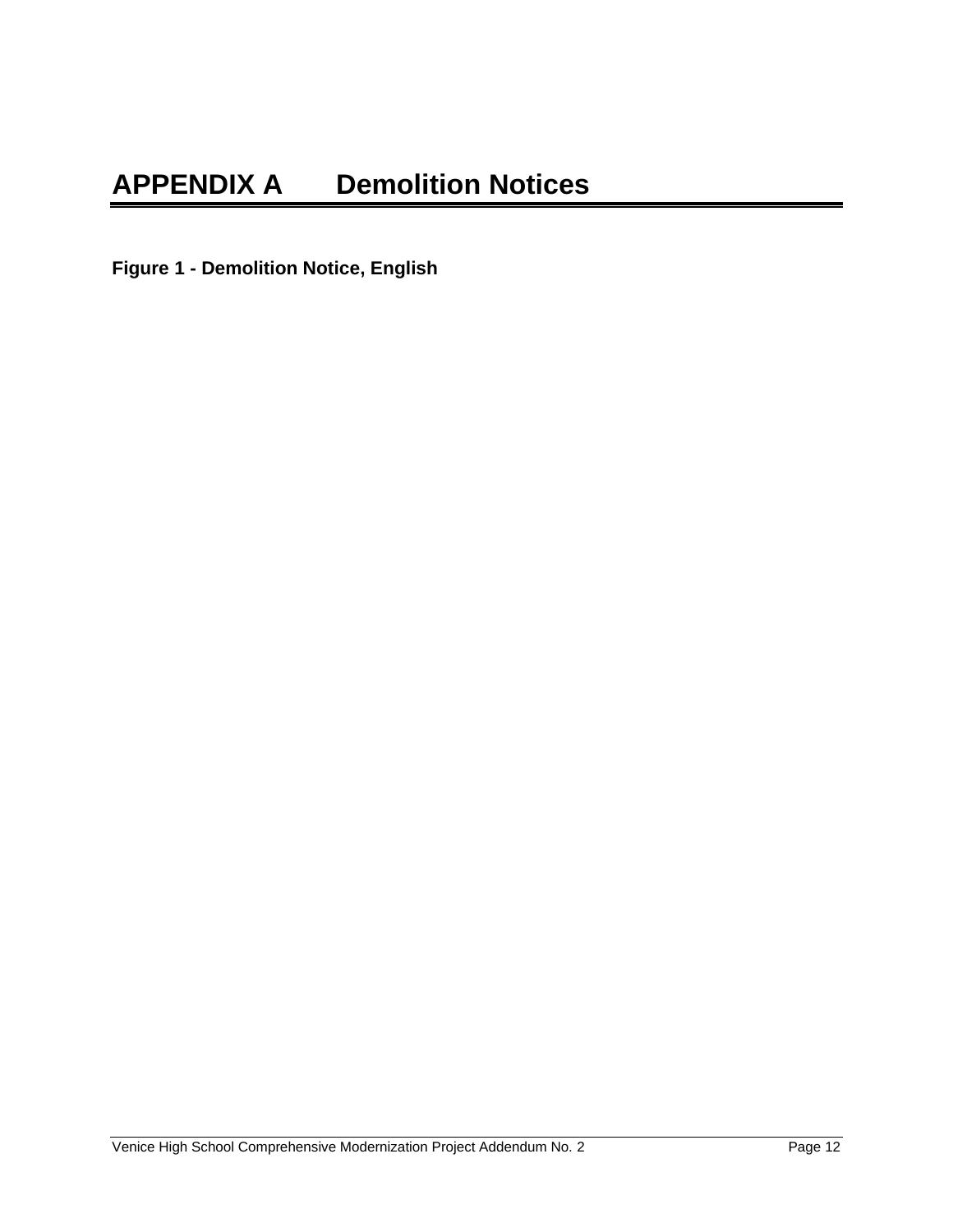

LOS ANGELES UNIFIED SCHOOL DISTRICT Facilities Services Division *WE CONTINUE WORKING TO IMPROVE SCHOOL FACILITIES FOR OUR STUDENTS IN ANTICIPATION OF THEIR RETURN*

# **— N O T I C E —** Demolition Activity at Venice High School

Five structures within the Venice High School garden area will be abated and demolished to ensure everyone's health and safety. Demolition of the buildings and their foundations will impact the roots of six adjacent trees requiring their removal. Additionally, the roots of 14 other trees near the structures being demolished may be impacted and will be evaluated to ensure they do not create a safety concern.

The abatement and demolition will be in accordance with District procedures and standards of local and state agencies. Work areas will be fenced off for safety.

#### **ABATEMENT & DEMOLITION SCHEDULE:**

**Demolition Work Location:** Venice HS Agricultural Garden Area **Demolition Work Dates:** November 16, 2020 — January 15, 2021 **Work Hours: ●** Monday-Friday: 7 am to 3:30 pm ● Saturdays: 7 am to 3:30 pm

#### **APPROXIMATE TIMELINE:**

| 11-16 TO 11-27: DISCONNECT UTILITIES, MOBILIZE & TEMPORARY FENCING     |
|------------------------------------------------------------------------|
| 11-23 TO 11-27: INTERIOR-EXTERIOR PAINT STABILIZATION OF ALL BUILDINGS |
| 11-30 TO 12-11: ABATEMENT OF ASBESTOS                                  |
| 12-14 TO 12-25: ABATEMENT OF LEAD                                      |
| 12-28 TO 01-15: DEMOLITION OF BUILDINGS                                |

#### **DURING DEMOLITION WORK YOU MAY SEE:**

- Inspectors & experts with technical equipment gear such as respirators and special clothing
- Intermittent traffic of construction vehicles
- Some noise, dust and vibrations originating from work areas

#### **MEASURES TO MINIMIZE IMPACT:**

- All work areas will be fenced‐off for safety
- Continuous watering to control dust
- Work during hours permitted by City of LA
- No construction noise after 9 p.m.
- No construction work on Sundays

PLEASE STAY HEALTHY AND SAFE DURING THIS DIFFICULT PUBLIC HEALTH CRISIS. OUR CONSTRUCTION SITES OBSERVE ALL COVID‐19 SAFETY MEASURES MANDATED BY THE STATE FOR INFORMATION ABOUT EDUCATIONAL ISSUES AND THE **PANDEMIC** PLEASE CALL **LAUSD'S HOTLINE** AT: (213) 443‐1300

> FOR QUESTIONS ABOUT THIS PROJECT PLEASE CALL FORTUNATO TAPIA AT FSD COMMUNITY RELATIONS (213) 241‐1338 OR FORTUNATO.TAPIA@LAUSD.NET *—JDPREV101020V.7*

\_\_\_\_\_\_\_\_\_\_\_\_\_\_\_\_\_\_\_\_\_\_\_\_\_\_\_\_\_\_\_\_\_\_\_\_\_\_\_\_\_\_\_\_\_\_\_\_\_\_\_\_\_\_\_\_\_\_\_\_\_\_\_\_\_\_\_\_\_\_\_\_\_\_\_\_\_\_\_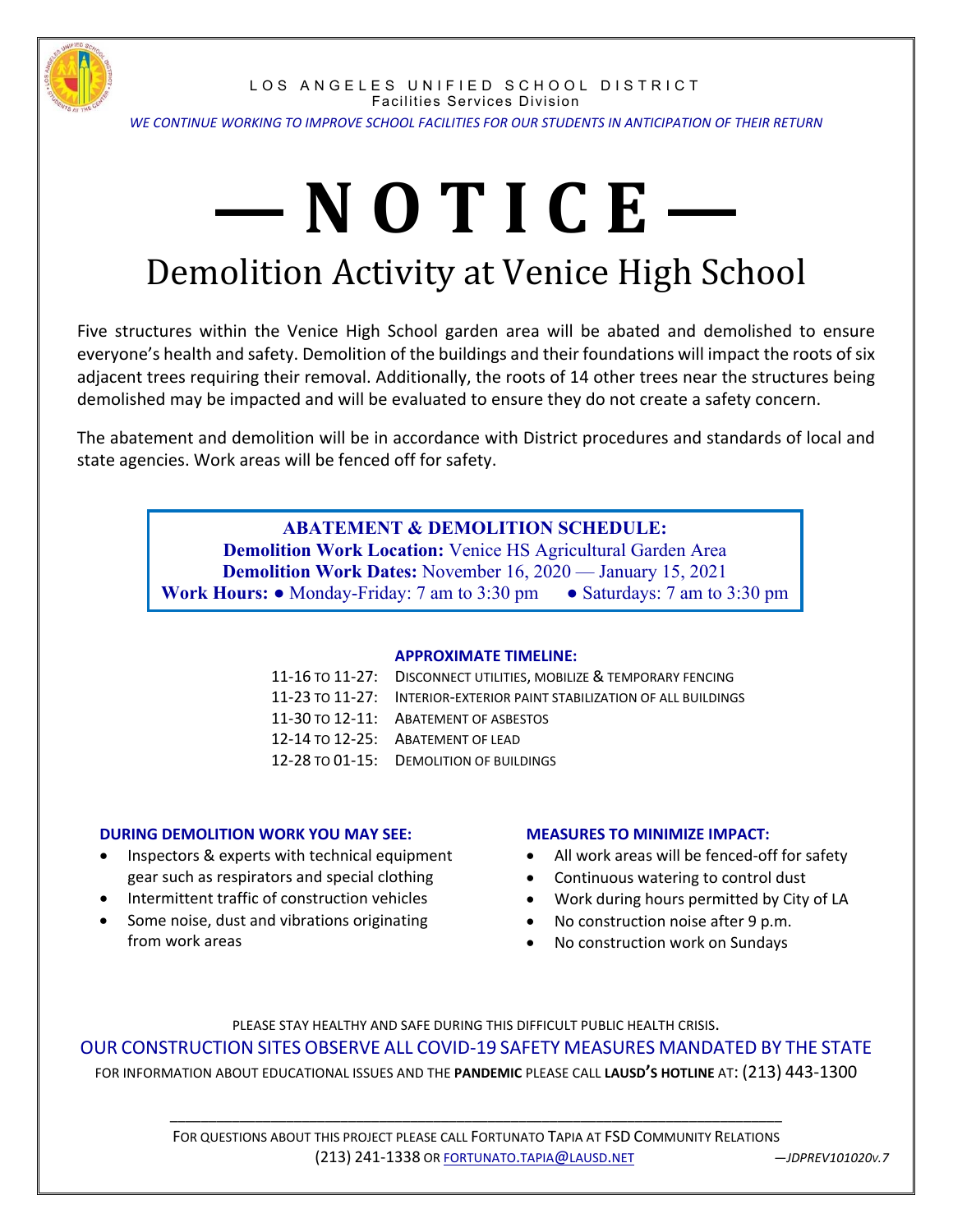**Figure 2 - Demolition Notice, Spanish**